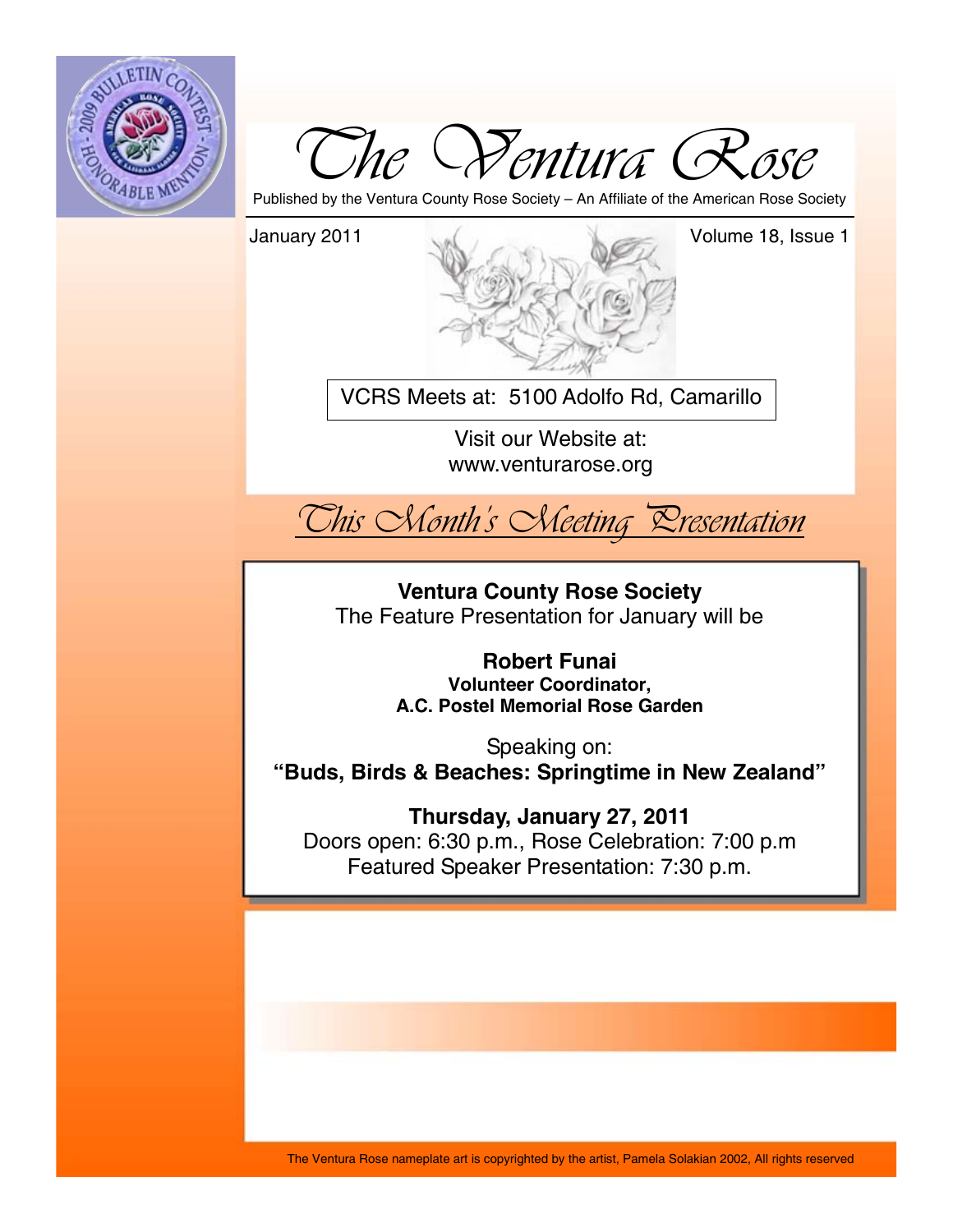

Volume 18, Issue 1 Ventura County Rose Society www.venturarose.org

# *Board Members*

**President:**

Jim Delahanty jjjzdelahanty@earthlink.net 818.458.1510 (texts only)

|                                                     | <b>Vice-President:</b>                                                         | <b>Secretary:</b>                                       | <b>Treasurer:</b>                                  |                                |
|-----------------------------------------------------|--------------------------------------------------------------------------------|---------------------------------------------------------|----------------------------------------------------|--------------------------------|
|                                                     | Jane Delahanty<br>jzdelahanty@sbcglobal.net<br>818.789.4821                    | Roz Thebaud<br>THEBSK82IT@aol.com<br>805.520.1377       | Earl Holst<br>ebholst@adelphia.net<br>818.889.5873 |                                |
|                                                     |                                                                                | <b>Members at Large:</b>                                |                                                    |                                |
| Dr. Ken Kerr<br>$JMB$ lazon@aol.com<br>805.484.4140 | Dawn-Marie Johnson<br>$dawn\text{-}marie03@$<br>dslextreme.com<br>805.523.9003 | Janet Sklar<br>janetsklar@sbcglobal.net<br>818.993.6622 | Nell August<br>anaug@verizon.net                   | Kathy Ayers<br>khayers@aol.com |

# *Committee Chairs*

|                                                                                                         | <b>Newsletter Production: Roses in Review Chair:</b>                                 | <b>Newsletter Publisher:</b>                                | <b>Webmistress:</b>                                                  | <b>Publicity Chair:</b>                                                   |
|---------------------------------------------------------------------------------------------------------|--------------------------------------------------------------------------------------|-------------------------------------------------------------|----------------------------------------------------------------------|---------------------------------------------------------------------------|
| Earl Holst<br>Paddy Ruzella<br>paddy@cipcug.org<br>ebholst@adelphia.net<br>805.648.7450<br>818.889.5873 |                                                                                      | <b>Patrick Delahanty</b>                                    | Penni Tyler<br>atj.dals@verizon.net                                  | Janet Sklar<br>janetsklar@sbcglobal.net<br>818.993.6622                   |
| <b>Raffle Chair:</b>                                                                                    | <b>Stagecoach Inn</b><br><b>Rose Garden:</b>                                         | Librarian:                                                  | <b>Little Rose Shows:</b>                                            | <b>Consulting</b><br><b>Rosarians Chair:</b>                              |
| Cindy Mastro<br>cindyzroses@msn.com<br>805-484-0068<br>Jane Delahanty                                   | Kathy Ayers<br>Khayers@aol.com<br><b>Sue Rosecrans</b><br>Rosecranss@verizon.net     | <b>Nell August</b><br>anaug@verizon.net                     | Sue Diller<br>805.648.7322<br><b>Bud Jones</b><br>Budjones96@aol.com | Dawn-Marie Johnson<br>dawn-marie $03@$<br>dslextreme.com<br>805.523.9003  |
| <b>Hospitality:</b>                                                                                     | <b>Audit Chair:</b>                                                                  | <b>Membership Chair,</b><br><b>District &amp; National:</b> | <b>Membership Chair,</b><br>Local:                                   | <b>Online Information</b><br><b>Chair:</b>                                |
| Paddy Ruzella<br>paddy@cipcug.org<br>805.648.7450                                                       | <b>Bud Jones</b><br>budjones96@aol.com                                               | Janet Sklar<br>janetsklar@sbcglobal.net<br>818.993.6622     | <b>Connie Estes</b><br>ladyrose4385@yahoo.com<br>805.525.3834        | Jim Delahanty<br>jjjzdelahanty@earthlink.net<br>818.458.1510 (texts only) |
|                                                                                                         | Program<br><b>Chairs:</b>                                                            | <b>Garden Tour Chairs:</b>                                  | <b>Sunshine Chair:</b>                                               | <b>Newsletter Editor:</b>                                                 |
| Brenda Freeman<br>brendafreeman@<br>mac.com<br>805.520.1377                                             | Roz Thebaud<br>Janet Sklar<br>THEBSK82IT@<br>janetsklar@<br>sbcglobal.net<br>aol.com | Elda Bielanski<br>elda@lavidaloca.us<br>Karen Fitzpatrick   | <b>Nell August</b><br>anaug@verizon.net                              | Jim Delahanty<br>jjjzdelahanty@earthlink.net<br>818.458.1510 (texts only) |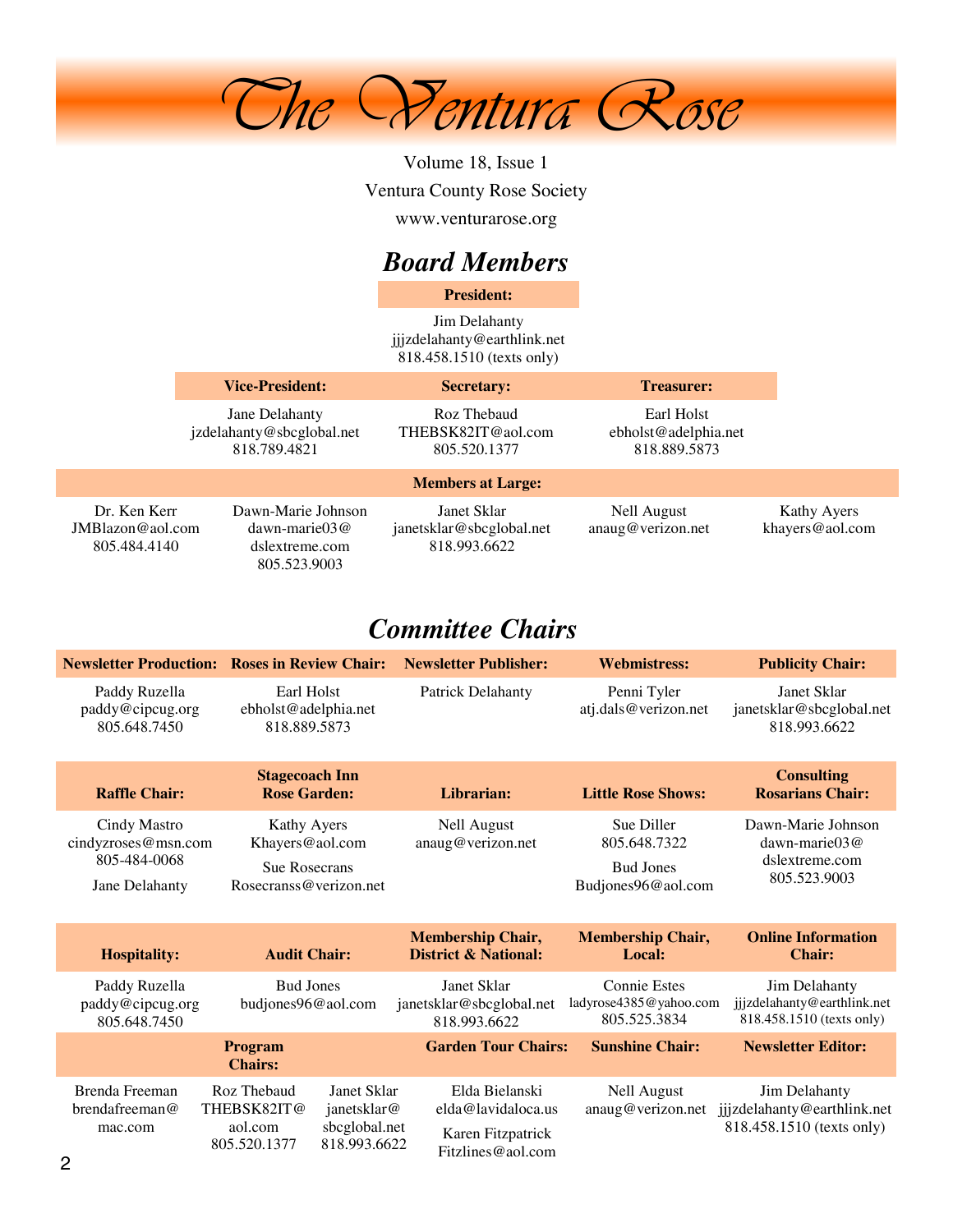*Buds, Birds & Beaches: Springtime in New Zealand* 



*Robert Funai at Lake Wanaka in New Zealand. Photo credit: Robert Funai* 

In Spring of 2009, Robert A. Funai fulfilled a long time dream of visiting New Zealand. He drove nearly 5000 miles over a seven week period to visit sites on both major islands. Some tours were planned to include famous Botanical garden venues, while others occurred serendipitously. The grandeur of mountains vied with the attraction of beaches in this intensive inspection of the glories of the country. Ten rose gardens featuring both modern and Old Garden Roses are included in this presentation of the flora, fauna, and natural beauty of this rugged and beautiful country in the Southern Hemisphere.

Robert Funai is the Volunteer Coordinator of the A.C.Postel Memorial Rose Garden of Santa Barbara; as such he works with the officials of the Santa Barbara Parks and Recreations officials as well as with over 60 volunteers. He was recognized for his contributions to the cultural values of the city in June of 2009. The A.C. Postel Garden contains over 1600 roses with over 240 different varieties representing both modern and Old Garden Roses. The garden is located opposite the Santa Barbara Mission.



*Tasman Bay Nursery in Motueka, New Zealand. Photo credit: Robert Funai* 

Robert Funai was born in Oxnard and matriculated at the University of California at Santa Barbara in plant ecology. After two decades in the printing industry, he returned to school for a degree in Horticulture. He currently holds a position as a Restoration Ecologist with Growing Solutions, an environmental restoration and clean-up corporation, involving Habitat Restoration and plant propagation. In addition to his coordinating duties at the A.C. Postel Garden, he also manages several private rose gardens.



Compiled by Jim Delahanty

#### **Pruning**

January is prime time for pruning roses in the Southland. If you were unable to attend the OGR pruning demonstration by **Jeri Jennings** and **Jim Delahanty** at the Stagecoach Inn Memorial Garden on January 15, you might want to review the article about pruning observations on the VCRS website. For advice on pruning OGRs, contact Jeri at heritageroses@gmail.com; for advice on pruning modern roses contact **Earl Holst** at ebholst@adelphia.net. For a tip on sealing

*(Continued on page 4)*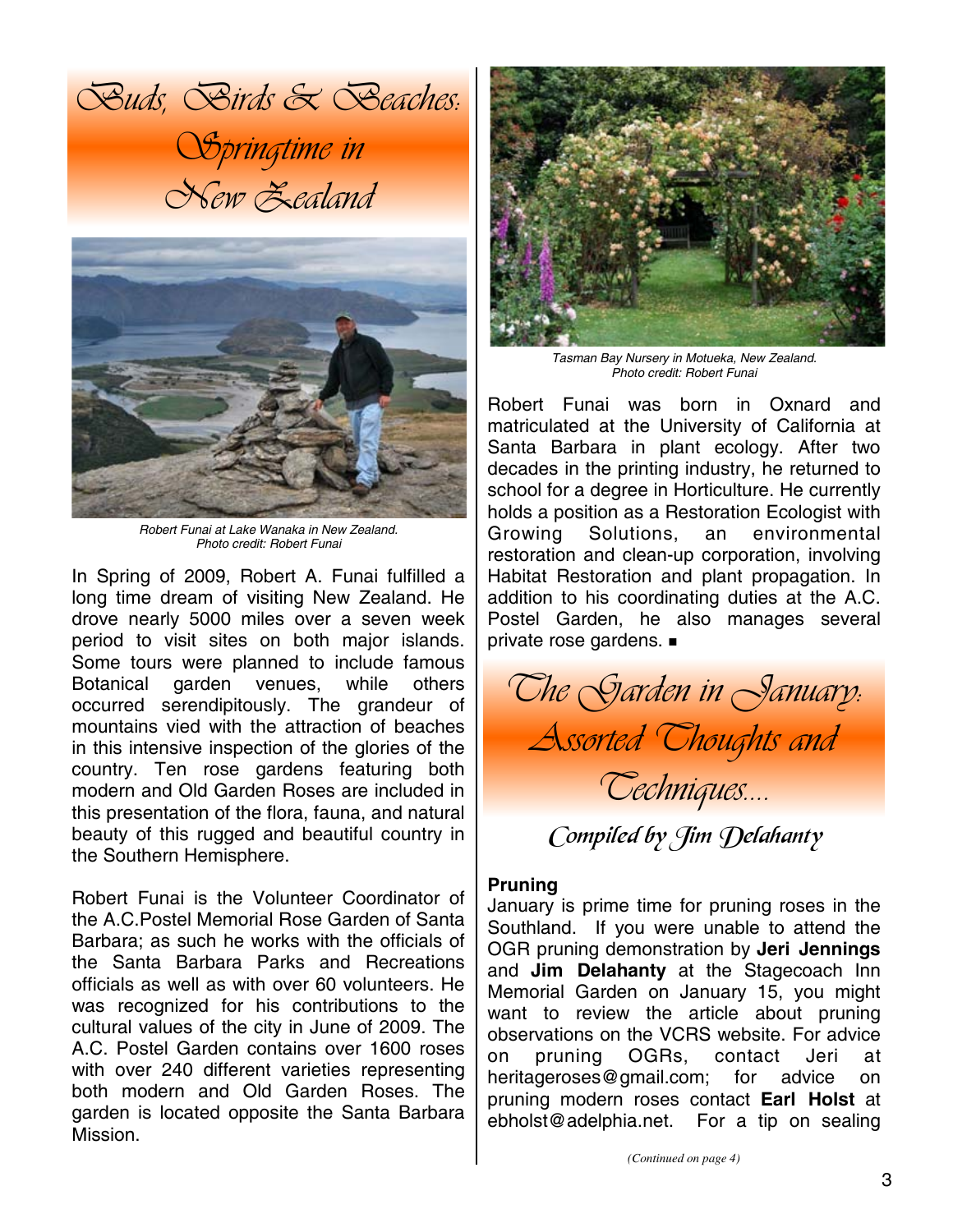canes after pruning, check out **Janet Sklar's** recommendation for an easier process on page 10. Last year **Gregg Lowery** of Vintage Gardens in Sebastopol delivered an excellent lecture on pruning in which he suggested that most of it was unnecessary. **Barbara Osterberg** tried the no-prune regimen but has abandoned it because she did not like the look of her garden ("a mess") in the interim stage. She added that her attitude might be different if she had an estate where the roses could expand to their desired size rather than be constrained to the contours of her garden. Barbara's observation reinforces Gregg's point that pruning has to do with concerns for space in the garden, not the health and vigor of the rose. **Dan Bifano** indicates that his pruning will be complete before the Great Rosarian program on the 22<sup>nd</sup> of January. Jeri Jennings reports that she and Clay do very little pruning this time of the year because most of their roses are Chinas, Teas, and Noisettes and do not go dormant and because they wait for the rains to end so as to avoid problems with fungi and over-wintering spores. While they do clean up dead wood, they do not shorten healthy canes on their roses. Janet Sklar hoped to have her pruning managed by hiring someone to do it; however, she found the process of teaching someone to prune more time consuming than productive. So she returned to pruning herself while assigning a defoliating chore to the trainee. **Robert Rippetoe** in the desert just observes his rose garden in January and rarely prunes except for deadheading to encourage repeat bloom or for shaping purposes. People sometimes forget that deadheading is a form of continuous pruning repeated throughout the year. **Dawn-Marie Johnson** delays thinking about pruning until the  $3<sup>rd</sup>$  week in January. While she used to prune one rose bed seriatim, now she prunes by rose classification and finds that the system works just as well. She likes the look of a well-pruned rose garden as the form and structure of the bare canes add another dimension to the enjoyment of the rose garden.

#### **Spraying and Defoliating**

A long standing tradition provides for spraying

pruned roses with a lime and sulfur compound or drench in order to kill spores and/or fungi that would overwinter on the canes, in the soil, or on uncollected foliage. The no-pruning regimen provides for leaving the discarded foliage to become a part of the earth again by covering the foliage with a thick coat of mulch. The mulch adds to the aesthetic appeal by covering up the fallen foliage. It is unnecessary to remove dead foliage; dangerous spores or fungi cannot exist where there is no nutrient value to be extracted. Jeri Jennings offers an observation that they do not spray because plants that reveal a predilection for rust or mildew do not stay in their yard. Their biological control is the removal of sickly plants. Dan Bifano, on the other hand, sprays climbing roses beforehand in order to encourage leaf drop and to encourage buds to swell so as to make the pruning of the climbers easier. He also sprays twice after pruning and loosens the soil around the drip line in order to facilitate March fertilizing. Janet Sklar defoliates her plants—well actually, her trainee defoliates; the defoliating testifies to the fact that Janet cannot stand the look of dying leaves on her plants in her garden. And, to some extent, the process is regulated by the amount of green bin space available for curbside pickup by the Los Angeles municipal services. Janet does not spray after pruning and uses defoliation as a means of avoiding manifestations of rust engendered by weather in spring. Dawn-Marie Johnson adds a top dressing of manure after the roses have been pruned and cleaned up.

#### **New Roses**

The renewal of a rose garden is a constant effort. Probably one of the most important lessons a novice rose grower can learn is that the rose garden is not an infirmary. With over 13,000 roses in commerce, there is no reason to waste valuable space, time and energy on roses suited for somewhere else. Janet Sklar plans to add 'Walking on Sunshine,' one of the 2011 roses from Jackson & Perkins Keith Zary; based on observations made at Exposition Park Rose Garden, it is one of the best yellow roses to appear since 'Graceland.'

*(Continued on page 5)*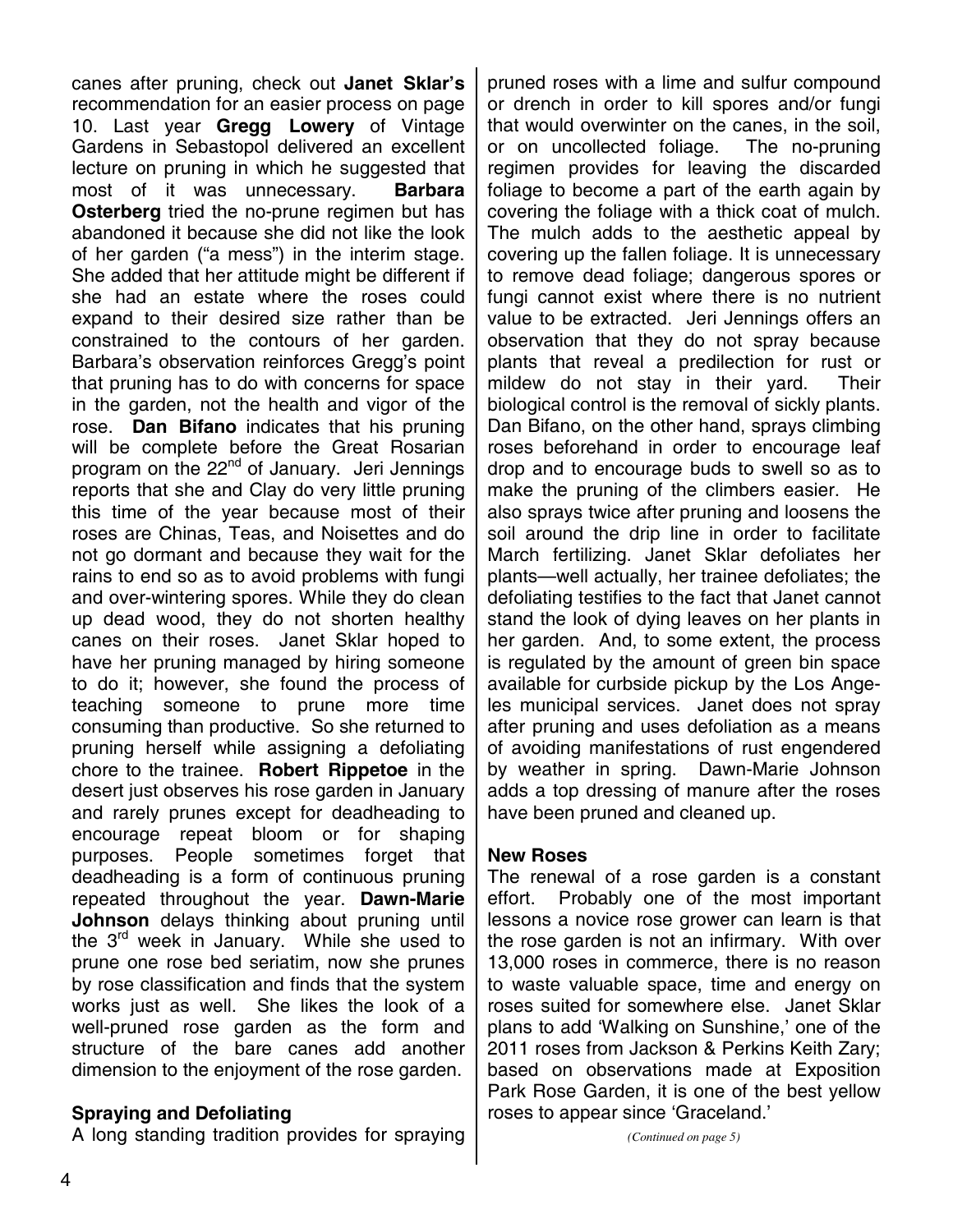

*'Walking on Sunshine' Photo credit: Jackson & Perkins* 

'Walking on Sunshine' will replace an unnamed rose with yellow blooms that blow too quickly. Next year 'Perfume Delight' is on the hit list by reason of infecting other plants with rust.

Jeri and Clay Jennings will continue their commitment to 'found' roses by planting "Castro-Breen Red Climber," a rose found in the San Juan Bautista State Historic Park. It is believed to 'Bloomfield Courage,' a Captain Thomas of Beverly Hills rambling rose that should provide a lush spring bloom and intermittent recurrent bloom throughout the year.



*'Castro Breen Red Climber' Photo Credit: Jeri Jennings* 

### **Garden Evaluation**

If nothing else, now is a good time to evaluate the performance of your roses to see how they have fared over the course of the strange weather of 2010. Of course, such an evaluation might also be a statement about the rose grower as well.



# Barbara (Isterberg

*(Continued from the November-December 2010 Newlsetter)* Since I joined the rose society some years ago,

I often heard the name 'Graham Thomas.' I decided to find out just who he was. I didn't have to look too hard because he is mentioned in In Search of Lost Roses many times.

First of all, Graham Thomas was one of the world's most foremost authorities on old roses.



He was known as a rose specialist; he was also known as impatient. As a nurseryman for about 40 years, he had his hands on more of Britain's landscape than most gardeners. His interests extended to more gardening; he was also an artist, adept at botanical paintings and drawings. There is a honeysuckle named after Graham

THOMAS CHRISTOPHER

Thomas as well as the 'Graham Thomas' shrub rose that made its debut in 1983. When asked why he chose gardening as

*(Continued on page 6)*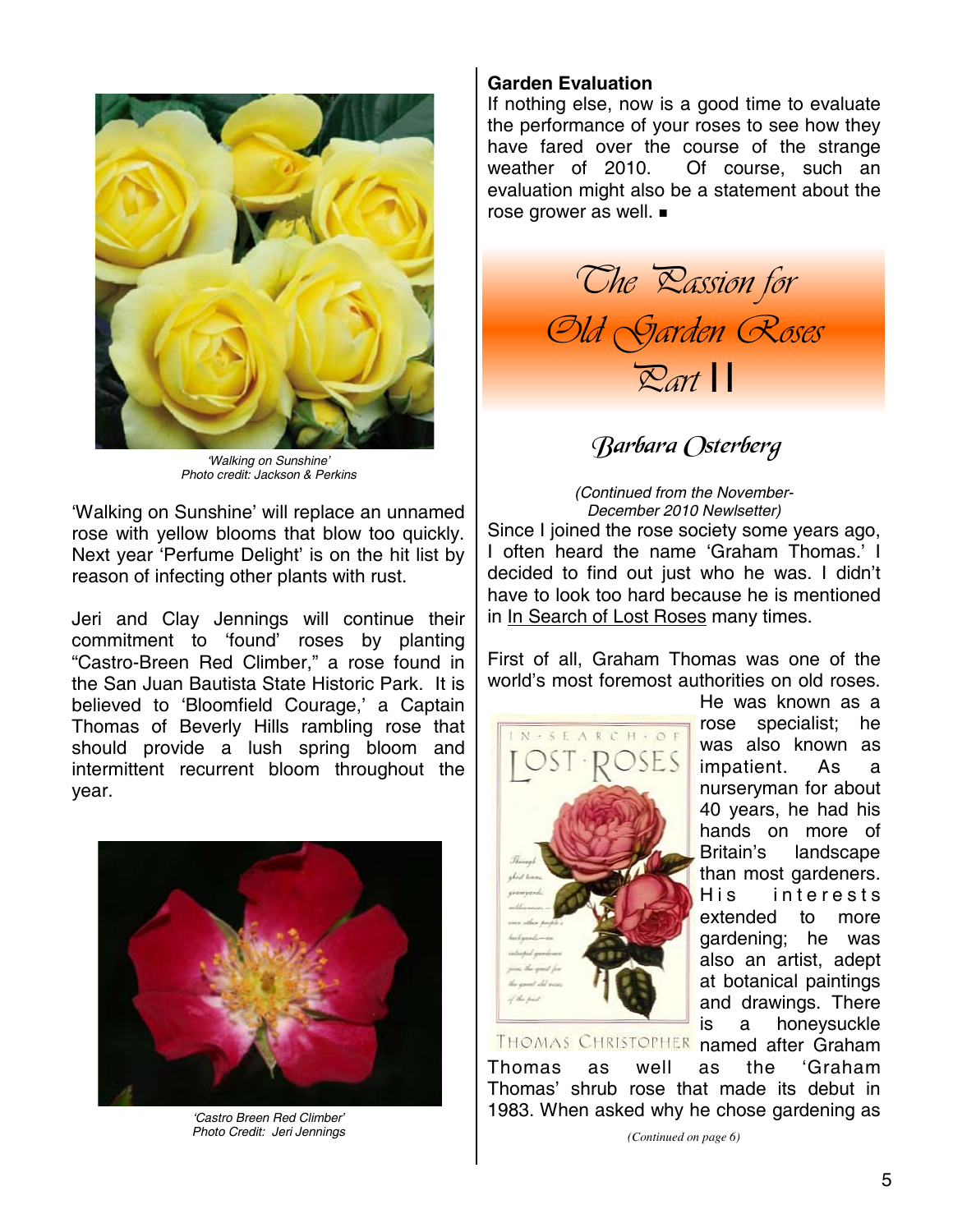

*Graham Thomas: Austin Rose introduced in 1983. Photo credit: Henry Hartley* 

his vocation, he replied simply, "A love of beauty."

So we start the second part of this review of In Search of Lost Roses to discover in its chapters why we grow roses. As I continued to read through Thomas Christopher's book, I began to see through the eyes of the author. Graham Thomas says that every Old Garden Rose collector has taken many, if not the majority, of his finds from cemeteries. But one person, the Reverend Douglas Seidel, combined collecting with both preservation and distribution. He tried to repay his debt of rustling old garden roses by working with local garden clubs to collect specimens of every old rose he found. They were planted along the perimeter of a cemetery, as a perfumed hedge of antique roses, as an enticement for modern-day strollers and a graceful bow to tradition.

In the chapters on rose rustling in Texas, I learned that rustlers would arrive from all over Texas with only the search for old roses on their agenda. They would travel via various means, including horseback. Walking stick aficionados were not deterred by long winding ridges or dipping wetlands or tangles of holly and oak. Sometimes they would pass through little towns consisting of ruins, empty storefronts far from the main highway and then discover a low grassy hill or forgotten woods bursting with scent, color and nostalgia. Rose Rustlers were looking for survivors of the Texas climate which some claimed to be a season of six months dry and six months without rain. And then there are gully washers, though which the Hybrid Tea rose lasts no more than a season or two. Black spot, mildew, trips and mites return with the rain in October, which tempts a bush to bloom itself to death. The reasons for rustling include both the desire to save roses that might otherwise be lost to modern gardens and the need to find roses strong enough to survive hostile climates.

We've heard about willow water, at least I did. through one of our rose speakers. Christopher mentions that during rose rustling, the cuttings were set in willow-water for twenty-four hours. This practice was developed by Dr. Makoto Kawase of the Ohio Agricultural Research and Development Center. The reason this works is because the twigs contain a root-promoting substance call rhizocaline.

Another chapter cited a cute story about the 'Burglar' Rose: it was a red flowered climber that covered a fence around the chicken yard of an old family home in Louisiana. When a thief tried to force his way into the house one night, the owner chased him out at gunpoint. The fleet-footed criminal would have escaped had he not run into the rose covered fence and the rose's thorny embrace. The thief pulled a knife on the owner, but the owner conked him on the head with a revolver and knocked him out cold. So it became the 'Burglar' Rose.

Napoleon's wife, Josephine, was a horticultural enthusiast. She ordered many of her roses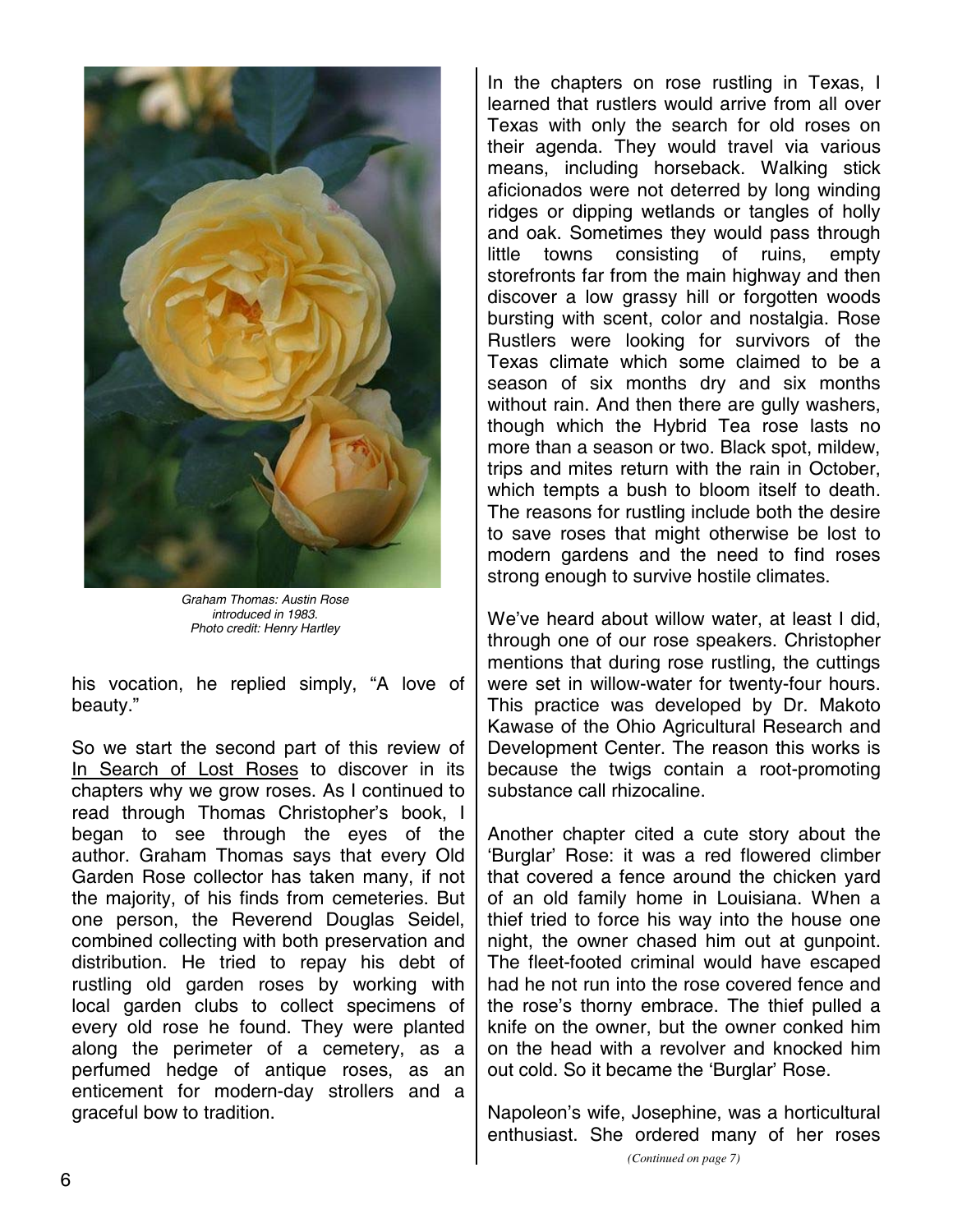from English nurseries, despite diplomatic and political considerations. Her gardens were so respected that during the periodic wars, soldiers were ordered to leave her rose gardens intact and not to tromp upon them. Her workers pollinated flowers by hand or relied on honey bees or hoped that insects would transfer pollen from one bush to another. She used some of her roses for medicinal purposes and others for perfume.

This book doesn't discuss just the history of the rose or the original breeders and collectors of roses, it uses old knowledge to apply to today's roses.

- Did you know that to pump new life into a failing rose, all one has to do is change the soil? It almost never fails. This is the advice of an ancient Greek botanist.
- Did you know that Julius Caesar popularized the wearing of rose chaplets in public mainly as a means of hiding his premature baldness?

Christopher noted that China made a crucial contribution to Western rose gardens: the gift of repeat bloom. Four roses came to Europe at the end of the 18 century and caused a revolution among our garden roses. "The Four Stud Chinas" were called that because like great stallions they have sired a long line of champions. Every new hybrid rose to appear today counts one or more of these four studs among its ancestry.

- 'Slater's Crimson China'
- 'Parson's Pink China'
- 'Hume's Blush Tea-Scented China'
- 'Parks' Yellow Tea-Scented China'

One of the most interesting chapters in this book is entitled 'Black Gardeners.' Christopher tried, unsuccessfully, to interview the black gardeners who supplied so many roses to the old rose revival. He thought that the story of these women had to be the most remarkable of the old rose revival. They guarded the roses through a time when almost no one else cared, and very many of the cultivars survived through their efforts. He had questions: Why did these



*Slater's Crimson China: one of the English studs. Photo credit: Vintage Rosery* 

women show such an appreciation of the old roses? Where had they gotten their roses and how did they propagate them and why chose the particular cultivars that they did? Did they trade them among themselves? What did they see in these flowers that they cherished when the rest of the country was rooting them out? Unfortunately, these gardeners were not anxious to share their information. He did find one old gardener that learned from his mother to put rooted cuttings under fruit jars. However, the mother declined to be interviewed.

There is so much to learn from this book. It's in our library. Check it out and read about where your roses have come from. Read the stories about old garden roses. They have much to say. Check with Nell August (anaug@verizon. net) to arrange for a loan or for the availability of the book.

#### **In Search of Lost Roses. By Thomas Christopher (New York, Summit Books, 1989)**

**Editor's note: The book is also available online. www.addall.com lists some 290 copies at prices ranging from 99¢ for the paperback edition to \$86.95 for a 'perfect' copy of a First Edition.**

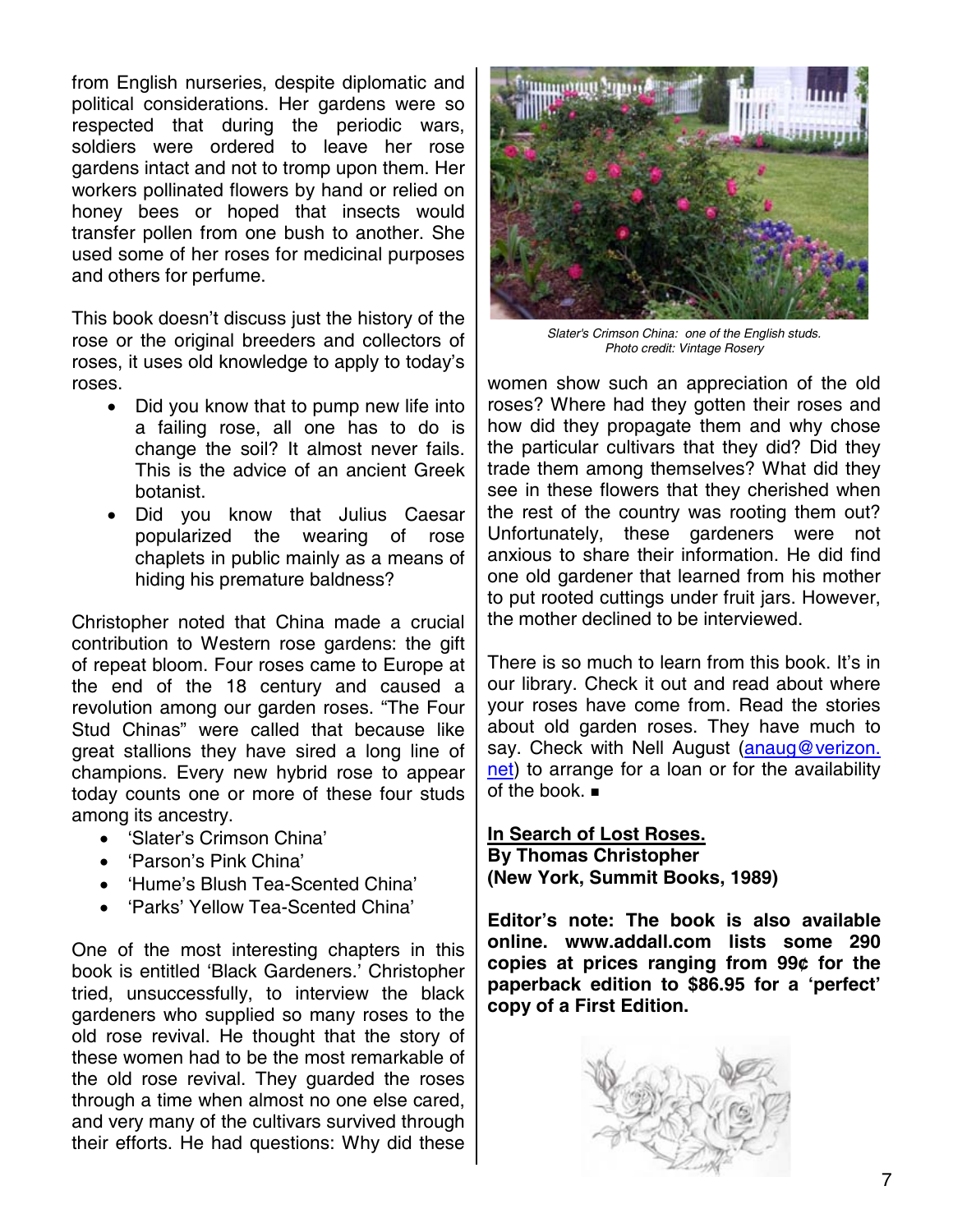

#### **Gather Ye Roses**

--Robert Louis Stevenson

Gather ye roses while ye may, Old time is still a -flying: A world where beauty fleets away is no world for denying. Come lads and lasses, fall to play Lose no more time in sighing

The very flowers you pluck to-day To-morrow will be dying: And all the flowers are crying, And all the leaves have tongues to say,- Gather ye roses while ye may.

## **Descanso Trip: Elda Bielanski & Karen Fitzpatrick**

The VCRS is planning a trip to Descanso Gardens on Thursday, April  $21<sup>st</sup>$  for a guided tram tour of the facilities. We plan to meet at 10:30 a.m. just outside the entrance. The entrance fee is \$6.00; the cost of the tour is \$4.00. There is a requirement of a minimum of 25 persons and a maximum of 42. The tour is open to all VCRS members and their friends and families. However, it is necessary to sign up for the event for purposes of meeting the facilities' minimum. Either sign up at the January or February VCRS meetings or email Elda at Elda@lavidaloca.us. In either case, attach a check (or cash) for \$10.00 as the total sum must be paid by the VCRS upfront at the Visitor's Entrance. If you are reserving a place via e-mail, please send your check to Earl Holst, P.O.Box 102, Agoura Hills, CA 91376. To view the Descanso Gardens website, go to www.decansogardens.org. There are 81 acres of accessible gardens with 100,000 camellias, a six acre International Rosarium and a Lilac grove of both historical and botanical importance. There is an extended article on Descanso Gardens at www.helpmefind.com/ roses under the Ezine for October, 2000. *(Editor's note: Elda and Karen have* 

*assumed the duties of Garden Tour Chairs for 2011 and are off to a splendid start.)* 

#### **Great Rosarians of the World: 2011: Ruth Knopf**

The Huntington in San Marino will be the site for the Great Rosarians of the World award ceremony honoring Ruth Knopf for her work in conserving of old roses, especially Noisettes, on Saturday, January 22<sup>nd</sup> and Sunday, January 23rd. The actual presentation will occur on Sunday, but both days will be filled with activities ranging from Compost Bin demos to a book signing of 'The Sustainable Rose Garden,' edited by Gene Waering (with articles by two VCRS members). The two-day program costs \$50.00 per person. A recent wrinkle is the addition of an optional dinner on Saturday night and a Sunday Luncheon; those tickets are restricted to registrants and are priced at \$45 for the dinner and \$15 for the luncheon. Details can be found at www.greatrosarians. com or seek more information from Clair Martin (our November speaker) at clairgmartin@mac. com.

## **Dues Are Due!**

VCRS Dues cover the calendar year. Thus, all dues became due on the  $1<sup>st</sup>$  of January, 2011. If you have not yet sent in your dues, please send a check for \$20 to Earl Holst, P.O. Box 102, Agoura Hills, CA, 91376. Or you can bring cash or a check to the next meeting on January 27<sup>th</sup>, 2011. You can even pay in coins. If you paid dues after October 1, 2010, your coverage includes 2011 and you are already paid up.

#### **Holiday Party…..Jim Delahanty**

On December 16, 2010 the VCRS held its annual Holiday Party at the Ventura County Educational Conference Center. About 35 people watched the installation of officers for calendar year 2011. A large and enthusiastic response greeted the awarding of the 2010 ARS Bronze Honor Medal to Earl Holst for 'outstanding service to the VCRS.'

*(Continued on page 9)*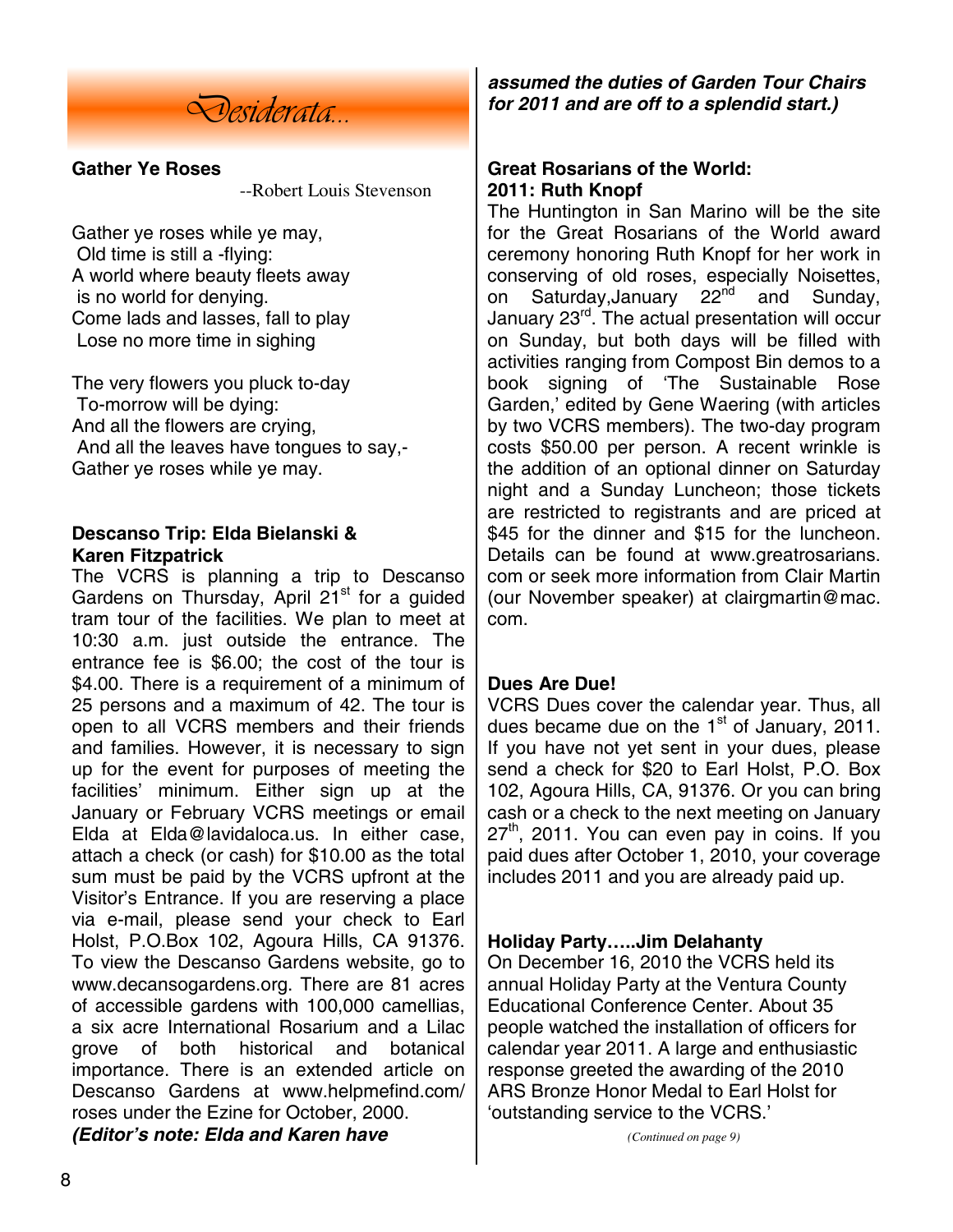

*Earl Holst receives his Bronze Medal from Jim Delahanty at the VCRS Holiday Party. Photo credit: Paddy Ruzella* 

The recipients of the 'Attagirl!' awards were:

- Dawn-Marie Johnson for heading up the September Celebration
- Paddy Ruzella for hospitality and Celebration sales
- Cindy Mastro for raffle sales
- Jane Delahanty for Celebration and raffle sales

Each recipient received a \$50 gift certificate to Burlington Nursery.

The holiday table groaned from the collection of calories, carbs, and artery cloggers.



#### **AARS (All American Rose Selections)**

AARS dissolved itself in December 2010 after 72 years of existence. There are inchoate plans to reorganize along the lines of the German ADR which stresses disease resistance and ease of care, but the number of gardens will be downsized. (Neither Carlsbad nor Mesa Gardens is expected to be included in any future program.)

#### '**Friends of Sequoia'**



*Back row (from left): Dave Bang, Jim Sproul, Carolyn Supinger, Sharon van Enoo, Jill Perry, Samantha Mooney Middle row: Linda Burg, Judy Eitzen, Jim Delahanty, Kim Rupert, Terry Hart, Clay Jennings, Sherri Berglund, Irene Lindsey Front row: Burling Leong, Jolene Adams, Jeri Jennings, Rosemary Sawyer, Jane Delahanty Kneeling: Ron Sawyer, Ted Burg.* 

*Photo credit: Irene Lindsey* 

The 'Friends of Sequoia' is an informal group of people who frequented the famous Sequoia Nursery and/or were friends of hybridizer Ralph Moore. The group met in Visalia on January 8<sup>th</sup> to celebrate what would have been the  $104<sup>th</sup>$ birthday of the 'Father of Miniature Roses.' Several VCRS members were among the celebrants listed above.

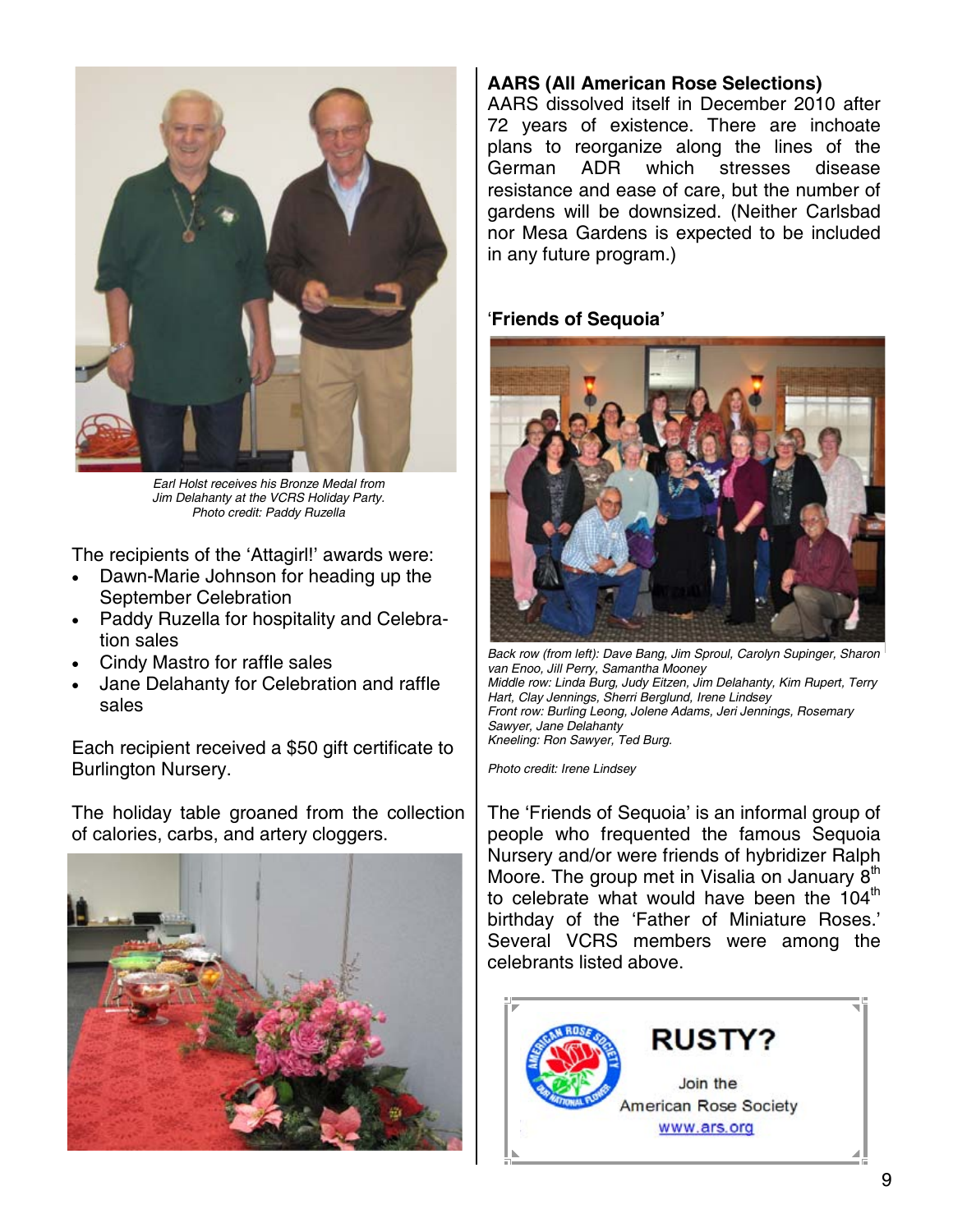**Proposed VCRS Budget 2011: This proposed budget has been approved by the Board of Directors and will be put to a vote of the membership at the February meeting.**



| Income:                                                     |                 |                      |
|-------------------------------------------------------------|-----------------|----------------------|
| <b>Dues</b>                                                 |                 | \$1,400.00           |
| <b>Bank Interest</b>                                        |                 | \$32.00              |
| <b>Rose Auction</b>                                         |                 | \$2,200.00           |
| RoseCelebration                                             |                 | \$400.00             |
| <b>Monthly Raffles</b>                                      |                 | \$450.00             |
| <b>Newsletter Ads</b>                                       |                 |                      |
| <b>Community Outreach</b>                                   |                 | \$50.00              |
| Misc-refreshments                                           |                 | \$168.00             |
| Donations                                                   |                 | \$120.00             |
| <b>Total Income</b>                                         |                 | \$4,820.00           |
|                                                             |                 |                      |
|                                                             |                 |                      |
| Expenses:                                                   |                 |                      |
| <b>ARS 1-year Membership</b>                                |                 | \$70.00              |
| <b>ARS Insurance Policy</b>                                 |                 | \$230.00<br>\$100.00 |
| <b>ARS Patron Program</b><br><b>Awards and Recognitions</b> |                 | \$160.00             |
| Stagecoach Inn Garden                                       |                 | \$50.00              |
| <b>Installation of Officers</b>                             |                 | \$40.00              |
| Library                                                     | $\mathsf{\$}$ . |                      |
| <b>Meeting Room Rental</b>                                  |                 | \$1,360.00           |
| Hospitality                                                 |                 | \$100.00             |
| Programs                                                    |                 | \$450.00             |
| Publicity                                                   | \$              |                      |
| Postage                                                     |                 | \$60.00              |
| Newsletter (8 issues)                                       |                 |                      |
| Composition                                                 |                 | \$1,400.00           |
| <b>Community Outreach</b>                                   |                 | \$50.00              |
| <b>Rose Auction</b>                                         |                 | \$500.00             |
| <b>RoseCelebration</b>                                      |                 | \$180.00             |
| <b>Sunshine Chair</b>                                       |                 | \$70.00              |
| <b>Total Expenses</b>                                       |                 | \$4,820.00           |

*A Little Dab Will Do 'Ya'* 

# Janet Sklar

When you get ready to prune your roses this year, you may wish to try something easy and useful. I heard a lecture a few years ago by one of the staff at the Huntington Library Rose Gardens who said that she put white glue on the rose canes after she cut them to protect them from cane borers. Since I had many canes with holes in them which led to die back, I decided to try this. I found it time-consuming and messy as the bottle tip dripped white glue down the sides of the canes. The following year I tried a small bristle paint brush. This took several strokes, but it was better than the drippy white glue bottles.

A few years ago, I came upon the easiest and fastest way to put white glue on canes! I bought some small inch foam brushes at Joann's or Michaels on sale for 10 cents each. I took a small margarine container or a cream cheese container with a lid and poured some of the white glue in the container. (Buy white glue at the 99cents store for cheap glue). After I pruned several bushes, I used the foam brush and just dabbed the tops of the canes with no mess or drips.

At the end of my pruning for the day I put the lid on the glue container and put the foam brush in a paper cup of water and both were ready for the next time I pruned. If the brush got hard – they are cheap enough to throw out. I have not had cane borers on my rose canes for several years. Be sure to brush on the white glue on a day or two days when rain is not expected so the glue can dry hard.  $\blacksquare$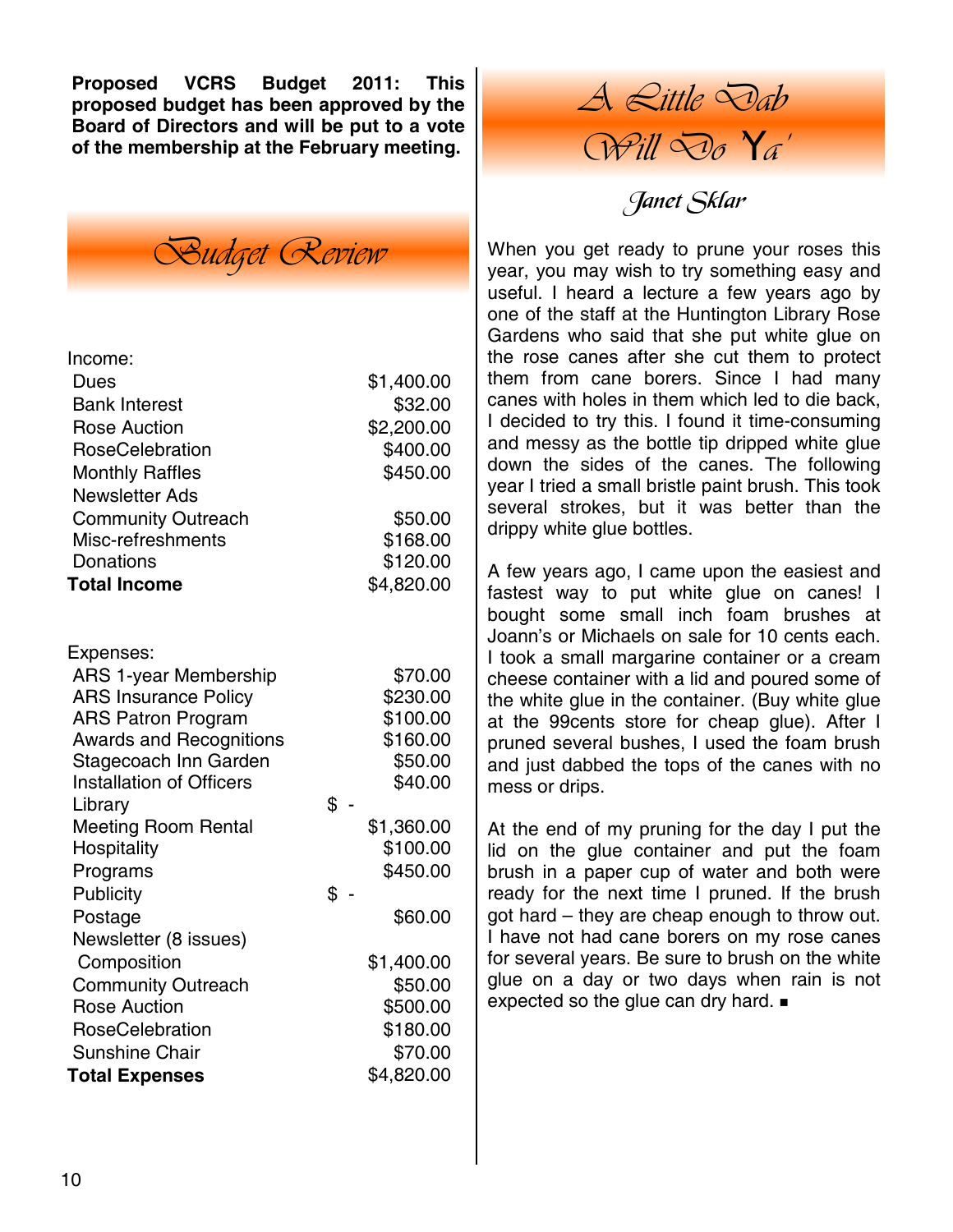

Jim Delahanty

Why do I love roses? The question requires a degree of introspection that is discomforting.

My best answer at any given time involves the interplay of so many senses on one object. Loving roses trips the sensors in the nose to enjoy a range of responses from the purity of the old damask rose to the unlovely aromas of bear grease and linseed oil. But no one else shares those responses since the palette is totally personal.



*An unregistered Ralph Moore Rose, 'Betty's White'. Photo credit: Jim Delahanty* 

Rose colors invite my eyes to enjoy the pristine pastels of white blends and mauve accents, hot oranges and tropical reds, and the peculiar combinations of white, green and pink from the weather sensitive blooms like 'Eva Teschendorff' or 'Table Mountain.' The idea that a rose could be ugly is alien to me.

The senses of order and symmetry are aroused by the prospect of a perfect center conforming to the pyramid from the side and concentric from above. Diversity is satisfied by the range from the four petaled to the centifolia; and who can resist sprays and clusters and prodigious racemes?

The need for communion with others is slaked

by association with those also stimulated and affected by the beauties of the rose in its multiple manifestations. Let's face it: rosarians are a breed apart—linked by a commonality of affection for an inanimate object that transcends class and economics; as a group, rosarians tend to have more generosity than you see exhibited in any other national or occupational arena. The exhibitor's breakfast is a celebration of both roses and the rosarians who seek excellence.



*'Cherub' a 2009 Auction Rose. Photo credit: Jim Delahanty* 

 Roses also pluck the distant chords of memory to make them new again. The rose reminds me of my mother and grandparents planting and reaping the rewards of unpaid labor. Mixed in with the memories are the false rose associations—the joy of making tuberoses grow in inhospitable Eastern seaboard soil or the confusion about the Rose of Sharon. All these were and are a part of a heritage of sense and nonsense that accompanies any great love affair.

And, of course, there is frisson of unrequited love. I may love the rose, but there is no evidence that the rose loves me. The rose can never be a disappointment because there are no promises made or broken. The rose **is** and that is the sufficient condition. The rest is up to me.

Ultimately, of course, we are all reduced to the banality of an old song: 'I don't why I love you like I do; I don't know why, I just do.' ■